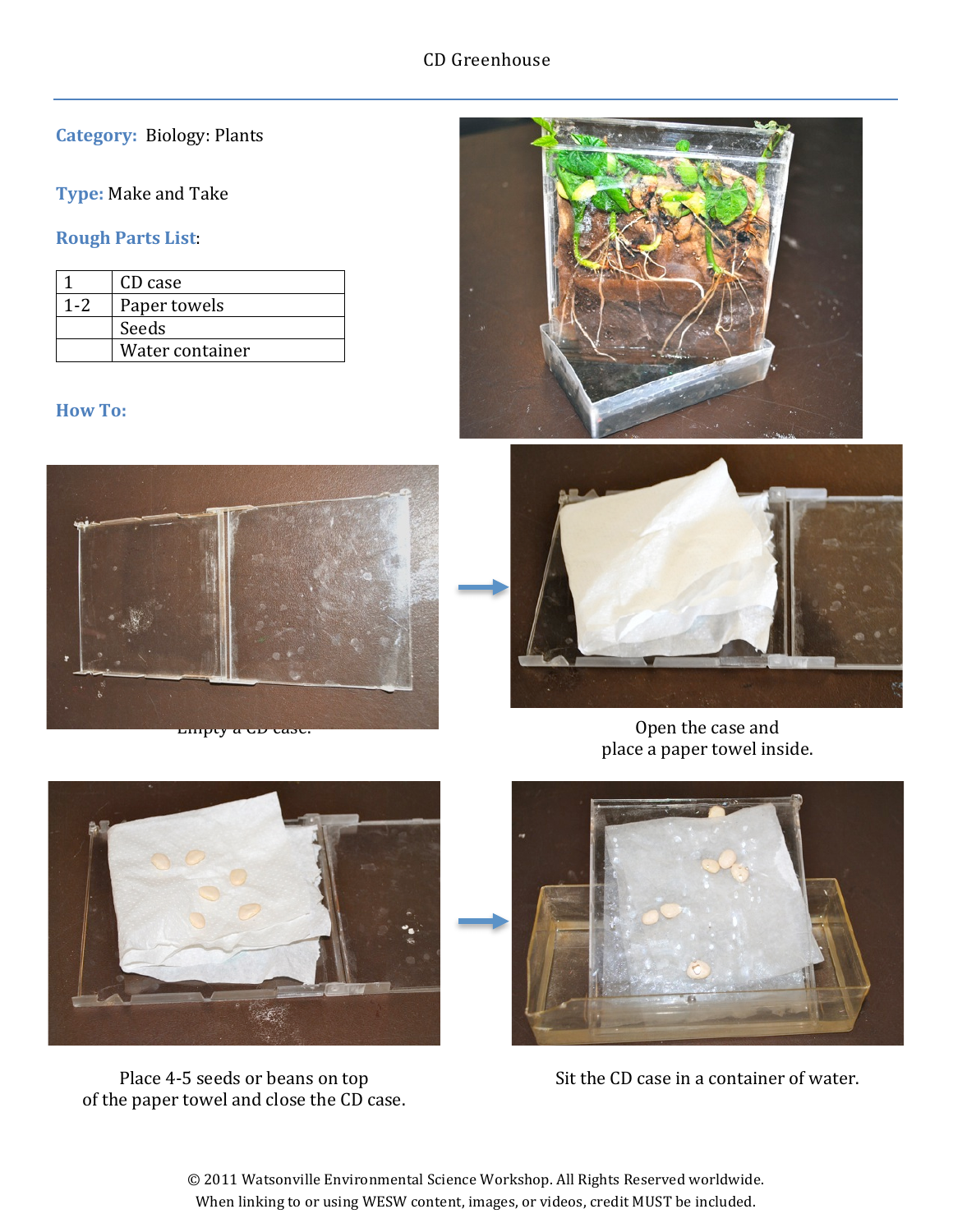

Place the greenhouse in sunlight, keep it watered, and watch your seeds grow!

### **Fine Points:**

- $\rightarrow$  Begin with growing a hardy species such as peas or beans.
- $\rightarrow$  Be sure the bottom of the paper towel touches the water in the water basin so that it can continually soak up water.
- $\rightarrow$  Place the greenhouse in a warm and sunny spot.
- $\rightarrow$  Remember to check the water level every couple of days—without water the seeds will not germinate and the plant cannot survive.

#### **Concepts Involved:**

- All living things need food, water, air and a place to live
- Habitat
- Germination
- Plant anatomy

#### **Elaboration:**

A habitat is the environment where a plant or animal can get the food, water, shelter and space it needs to survive and live. In this project, a CD case becomes a habitat for a germinating seed.

Plants are different from animals because they can make their own food but cannot move on their own. To adapt to living life in one place, plants have developed specialized parts including roots, leaves, stems, and seeds to help them survive. Roots support a plant by anchoring the plant and absorbing the nutrients and water it needs to grow. Stems carry the water and nutrients taken up by the roots to the leaves, which contain the green pigment chlorophyll. Chlorophyll absorbs the sun's energy and helps the process of photosynthesis in which plants make their own food using the sun's energy.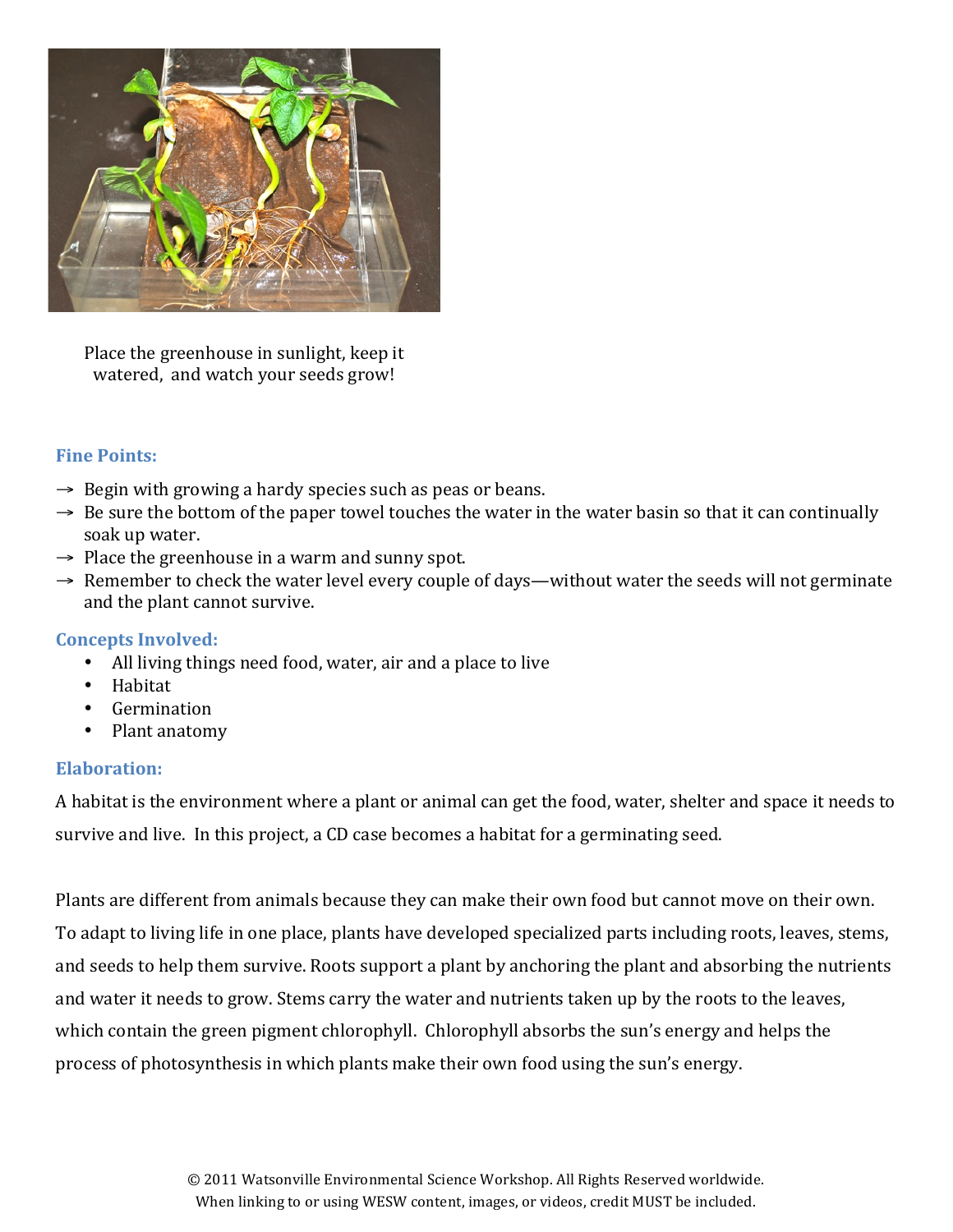Flowers are important to plant reproduction because they develop new seeds after they have been pollinated. Seeds are tiny plants with leaves, stems, and root parts; fruits are formed from flower parts to protect the seeds that are inside of them. When conditions are right, the seeds will spread from their parent plant. "Many seeds will land in environments that are not right for them, but a few lucky seeds will land in a habitat that is perfect for them to germinate and grow.

Germination is the process in which a plant emerges from a seed and begins to grow. Seeds will not germinate until they are living in the perfect combination of water, oxygen, temperature, and light. To increase the chances of germination in the CD greenhouse, remember to check the water level in the water reservoir, make sure the paper towels are always damp, and the greenhouse is kept in a warm and sunny spot.

In this activity it is important to address the *common misconception that soil and water are the sources of* new plant matter. Through photosynthesis, plants use the sun's energy to change the carbon dioxide in air into sugars. Some of these sugars are used to create plant matter as the plant grows from a seed into a full grown plant.

# **Links to k-12 California Content Standards:**

## Grades k-8 Standard Set Investigation and Experimentation

Scientific progress is made by asking meaningful questions and conducting careful investigations. As a basis for understanding this concept and addressing the content in the other strands, students should develop their own questions and perform investigations.

## Grades k-12 Mathematical Reasoning:

- 1.0 Students make decisions about how to approach problems:
- 1.1 Analyze problems by identifying relationships, distinguishing relevant from irrelevant information, sequencing and prioritizing information, and observing patterns.
- 1.2 Determine when and how to break a problem into simpler parts.
- 2.0 Students use strategies, skills, and concepts in finding solutions:
- 2.1 Use estimation to verify the reasonableness of calculated results.
- 2.2 Apply strategies and results from simpler problems to more complex problems.
- 2.3 Use a variety of methods, such as words, numbers, symbols, charts, graphs, tables, diagrams, and models, to explain mathematical reasoning.
- 2.5 Indicate the relative advantages of exact and approximate solutions to problems and give answers to a specified degree of accuracy.
- 3.0 Students move beyond a particular problem by generalizing to other situations:
- 3.1 Evaluate the reasonableness of the solution in the context of the original situation.
- 3.2 Note the method of deriving the solution and demonstrate a conceptual understanding of the derivation by solving similar problems.
- 3.3 Develop generalizations of the results obtained and apply them in other circumstances.

© 2011 Watsonville Environmental Science Workshop. All Rights Reserved worldwide. When linking to or using WESW content, images, or videos, credit MUST be included.